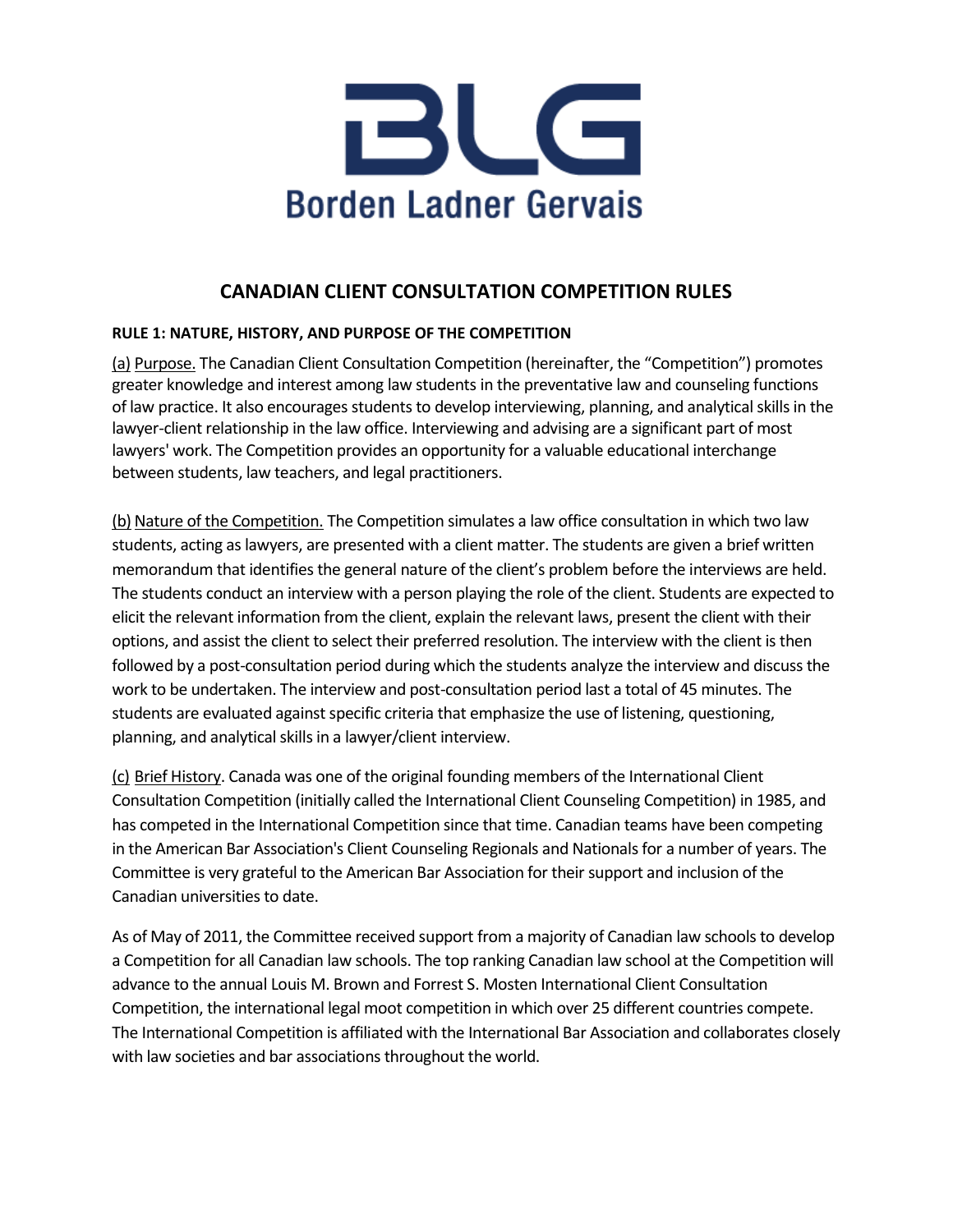# **RULE 2: ADMINISTRATION OF THE COMPETITION AND HOSTING**

(a) The Canadian Committee. The Competition is organized and administered by the Canadian Client Consultation Committee (hereinafter, the "Committee"). The Committee was established to promote the aims and objectives of the Competition and to assist in its coordination.

The members of the Committee include the Chair of the Committee, a Western Canada Regional Coordinator and an Eastern Canada Regional Coordinator, although membership in the Committee is open to other interested individuals.

(b) Hosting. The Competition is hosted every year by a different university that competes in the Competition, on a rotating schedule. The success of the Competition depends on the willingness of schools to act as hosts. The Committee will publish the hosting schedule on its website. If a school cannot host in its designated year, it is responsible for finding another host for that year.

The Committee will provide the host school with Host School Instructions, and is available to answer any questions the host school might have. The host institution must designate a Competition Organizer who will be responsible for coordinating arrangements and the actual running of the Competition. The host country is responsible for arranging funding for the Competition, though the Committee will reimburse the host school in the amount of \$1500.00. Further, the entry fee for the host school's first team is waived.

# **RULE 3. ENTRY INTO THE COMPETITION**

Each recognized Canadian law school is eligible to enter one team composed of two law students who are enrolled in the same law school (neither student may have received any law degree prior to the date of the Competition). Up to 12 teams may enter the Competition. If space permits, a school may send two teams. A school's dean must approve the entry of the team, and each team must have a faculty advisor/coach.

Registration forms must be received by the registration deadline posted on the Competition's website, which is generally in October or November. Registration forms may also be found on the Competition's website. Competitors' names must then be provided to the Committee by a later posted date, generally in January.

Schools may register an alternate member of the team. An alternate may compete in the Competition in case of an unavoidable circumstance that prevents a team member from competing. If an alternate will be competing in the Competition, the school should advise the Committee as soon as possible. The name of the team alternate must be provided to the Committee at the same time that team names are provided.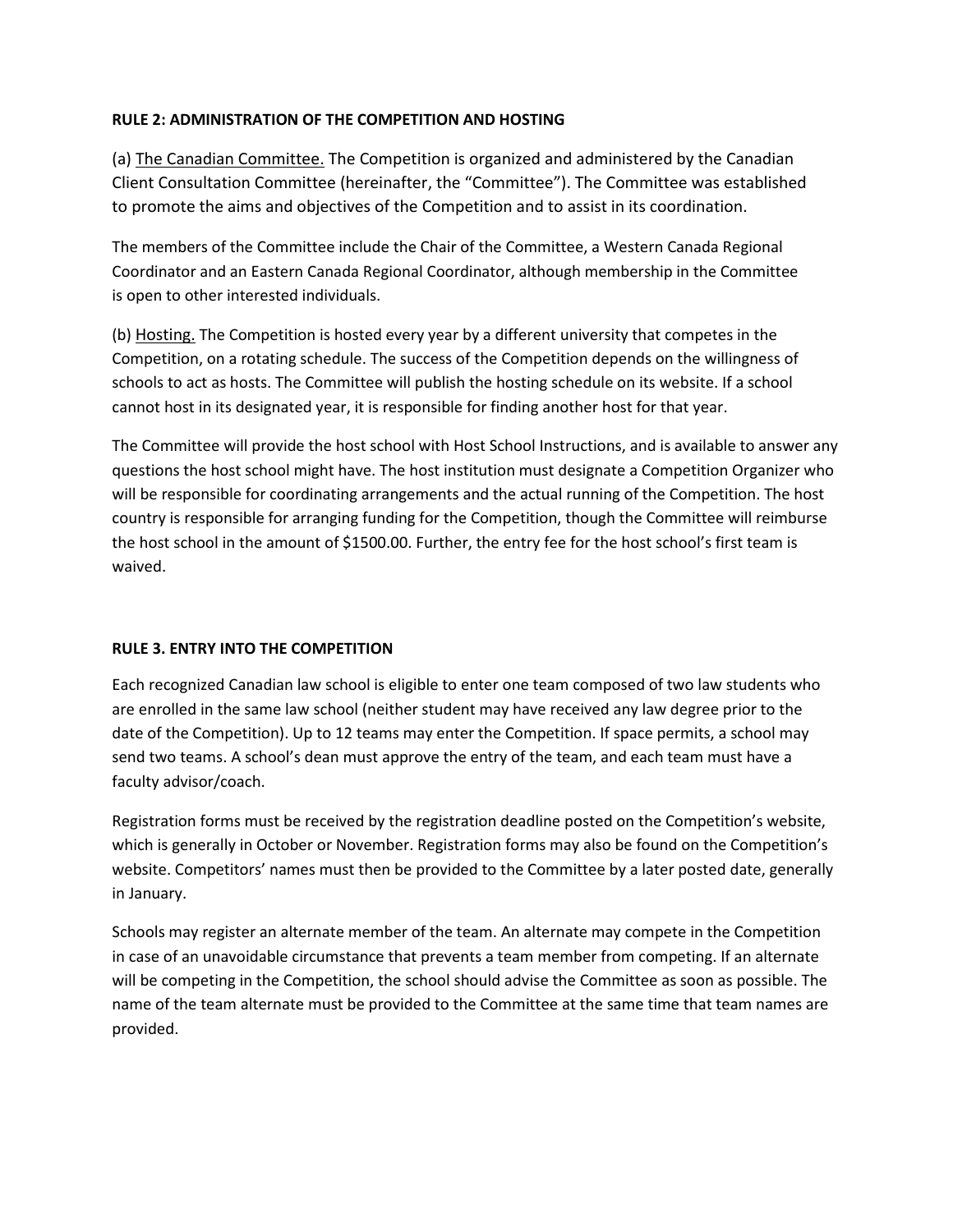# **RULE 4. PRACTICE CONSULTATION SITUATIONS**

The Committee will provide all entering schools with several practice consultation situations. They will be in the same area of law as the Competition consultation situations, and may be used for intra-school competitions to select the team they will send to the Competition. The practice consultation situations will be emailed to the contact person listed on the school's registration form in November.

# **RULE 5. THE CONSULTATION SITUATIONS**

(a) Drafting of the Consultation Situations. The Consultation Situations and Practice Consultation Situations will be drafted and reviewed by the Drafting Committee, a group of individuals selected from across Canada who have previous experience with the ideals of the Competition and/or the Competition topic. The Drafting Committee is independent from the Committee. The individuals who draft/review the Consultation Situations must keep all details of the Consultation Situations confidential. Coaches of school teams may not be a member of the Drafting Committee, or participate in the drafting or reviewing of the Consultation Situations.

(b) Distribution of the Lawyers Memos. Approximately two weeks before the Competition, the Committee will send to each team the Lawyers Memos briefly describing the Consultation Situations for the Competition. These Lawyers Memos will contain information similar to that which a law office secretary might record when informing lawyers of a forthcoming appointment.

(c) Competition Topic. A Competition topic (e.g., contracts, intentional torts, etc.) will be designated by the Committee prior to the Competition. All consultation situations will be based on this topic. Each Consultation Situation, however, will involve a different client and a different situation.

(d) Applicable Law. The law to be applied in the Competition is the law of each team's respective jurisdiction unless otherwise indicated in the Consultation Situation.

(e) Fees. The discussion of fees is an integral part of any first consultation between a lawyer and a client. Students should be judged on how they approach this problem, but not on the monetary amount used. All students should use the following fee structure for clients:

- I. Initial Consultation: \$100
- II. Hourly Rate: \$300 per hour

The participants may discuss fees at any appropriate point in the consultation. Fees may be waived or suitably reduced only in cases of financial hardship, either for persons of low income or for persons of ordinary income faced with very large fees.

(f) Assignment of Team Letters; Anonymity. All teams will be pre-assigned a letter designation (A, B, C, etc.) by the Competition Organizer on a random basis and will refer to their team by their team letter rather than by their school. Team members and others associated with a team shall not in any way inform the judges or clients from what city, province or law school they originate until the judges have been dismissed from their judging duties. Rather than referring to the state of the law "in Ontario" or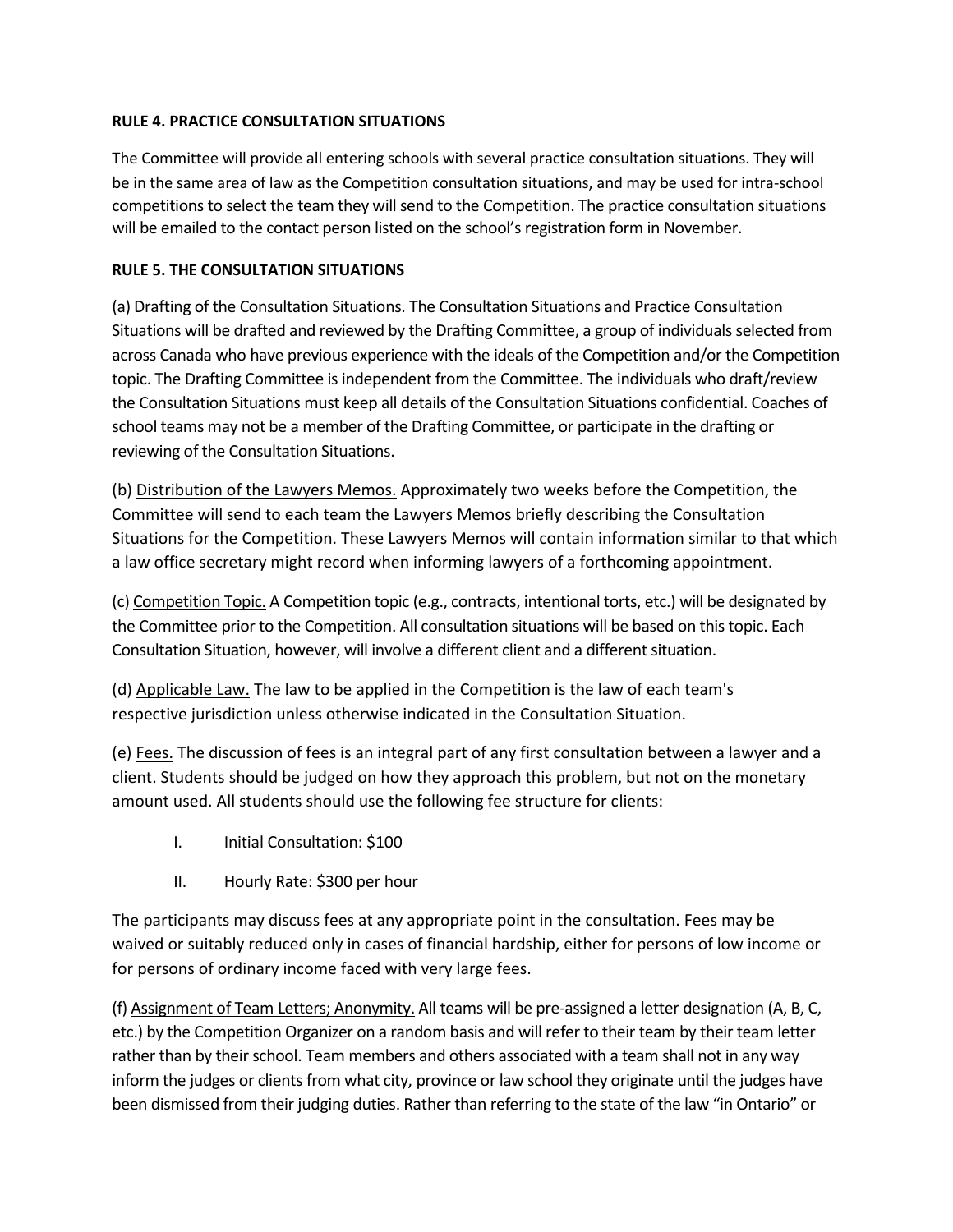"in British Columbia", references should be made to "the laws in this province". No materials given to the judges or clients should reference any actual city, province or law school.

(g) Rounds. A round consists of two or three teams (depending on the number of teams competing) conducting interviews with the same client. Based on the skills demonstrated in light of the Assessment Criteria, the judges then rank the teams. All teams participate in the preliminary rounds. The top-ranking teams will then compete in a Semi-Final Round. Winners of the Semi-Final Round compete in the Final Round.

(h)Dress. During the Competition rounds, students should wear attire typical of a lawyer.

# **RULE 6. THE CONSULTATION AND POST-CONSULTATION**

(a) Maximum Time Limit for the Session. Each team shall have a maximum of forty-five (45) minutes to complete the session. This session must include both a consultation session with the client and a post-consultation.

(b) The Consultation with the Client. Each team must conduct a consultation with the client during which the students are expected to elicit the relevant information, outline the problem, identify issues (both legal and non-legal) and propose options for resolving the problem.

Team members are entirely free to decide how they will divide their work, but both students must consult with the client as a team and their plan is subject to judging.

(c) The Post-Consultation. Each team must also conduct a meaningful post-consultation discussion between the lawyers after the client has left the room. The team may not leave the room between the consultation and post-consultation. During this post-consultation, the students may either talk to each other loudly enough to be overheard by the judges or dictate a file memorandum on the interview or both. The post-consultation performance may summarize the interview, indicate the scope of the legal work to be undertaken, and state the legal issues that should be researched. Explanation of the position or attitude taken by the students may be useful.

The students may also feel that documentation is appropriate. For example, they may want to write a letter to the client confirming their retention as lawyers, the fee arrangement, etc. It also may be appropriate for the students at the conclusion of this consultation to compose a letter to opposing counsel or to the party with whom the client is having legal problems.

(d) Timekeeping. The student competitors will not be provided with timekeepers. They are responsible for keeping track of their time. However, one of the judges on each panel should be selected to keep track of the time for the judges. Under no circumstance will a team be allowed more than forty-five (45) minutes to complete the session, including both the consultation and the post-consultation. The timekeeper judge shall stop students after forty-five (45) minutes regardless of where students are in the consultation or post-consultation process. The decision of the timekeeper judge as to when the round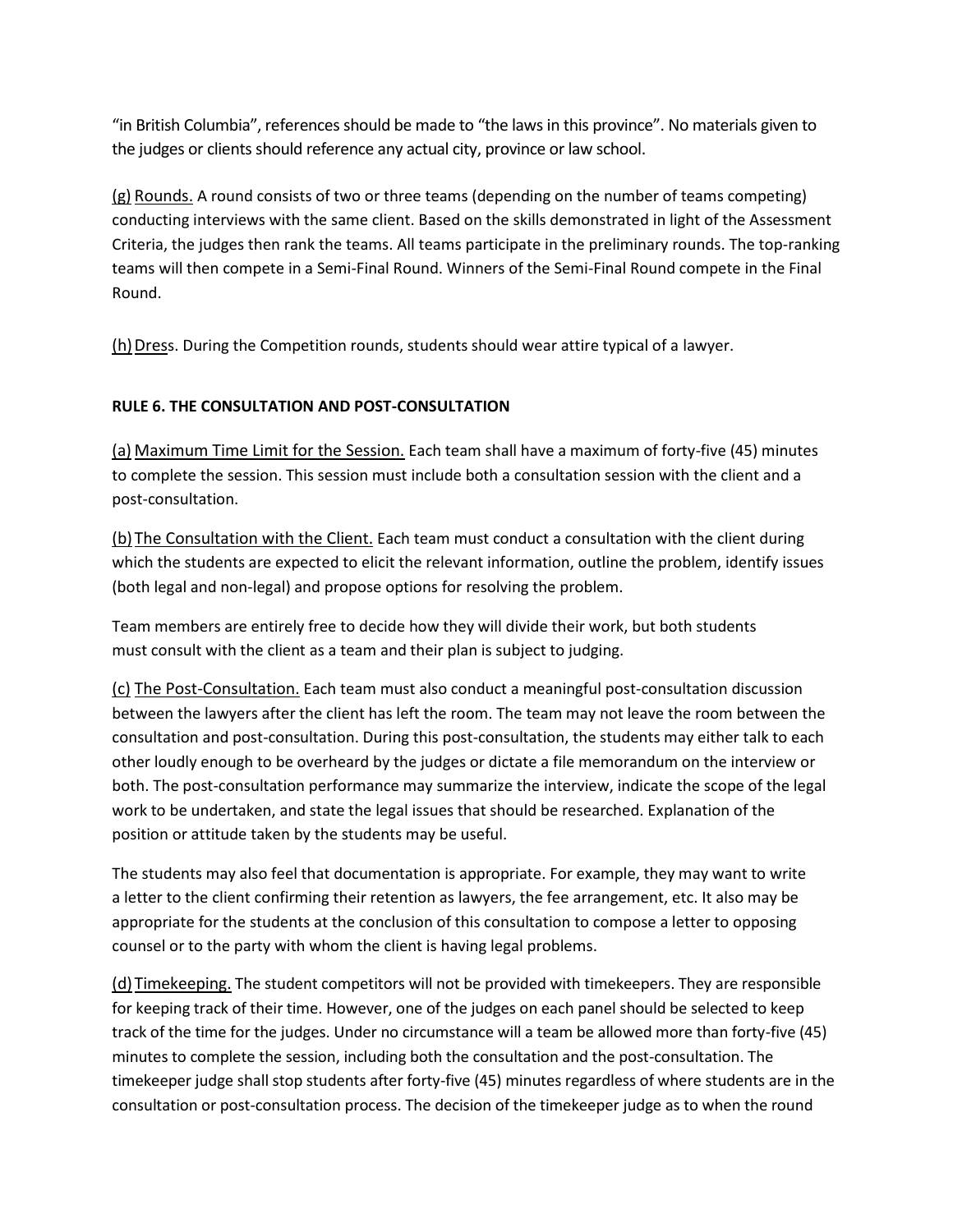should end is final. In determining a team's score, the judges shall consider the way the team allocated its time and, if applicable, the team's failure to include a meaningful post-consultation session.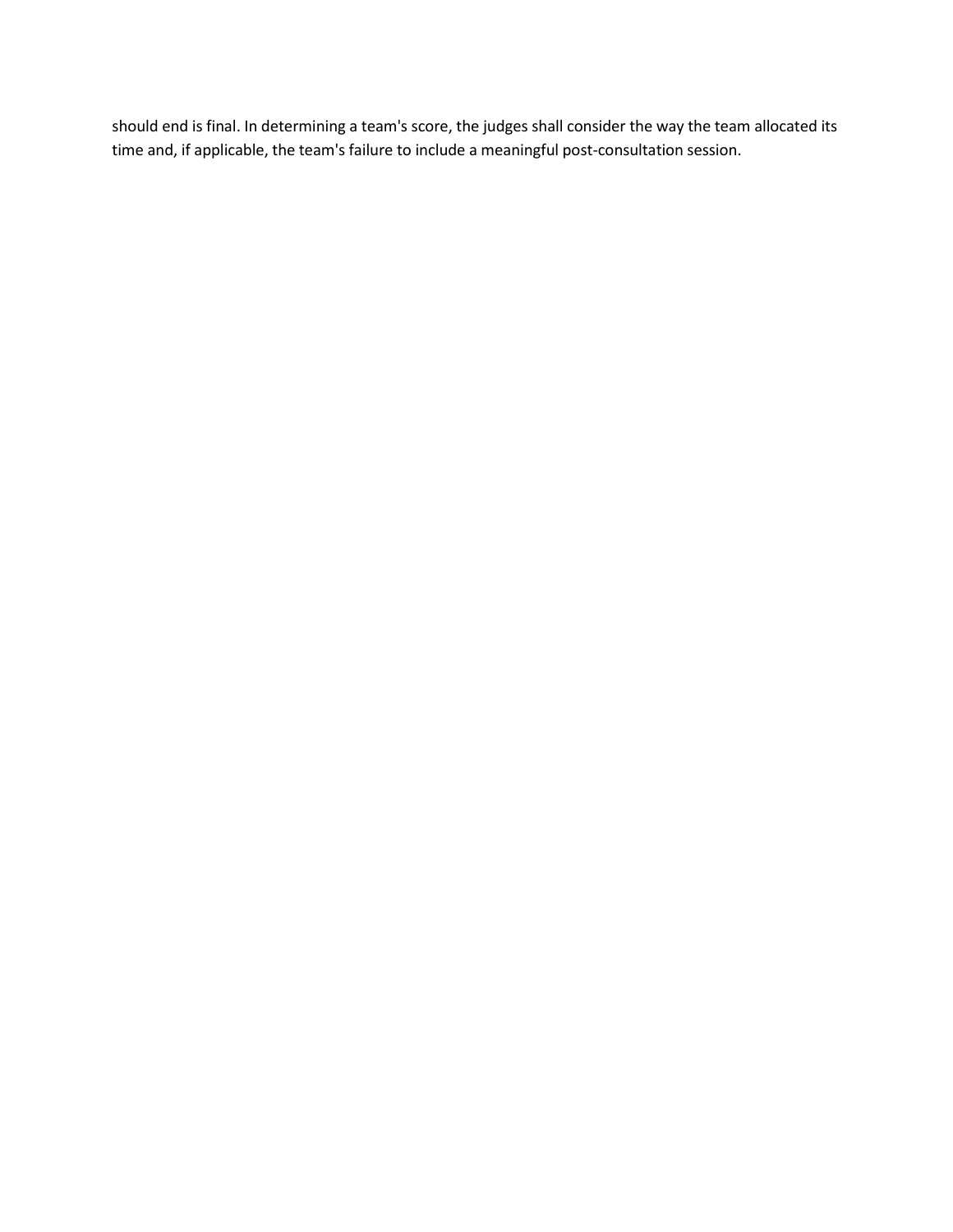(e) Use of Materials and Props. During the consultation and post-consultation, the team may use books, notes, and other materials. The team may also use office props (computers or other electronic devices, Dictaphones, files, desktop furnishings, etc.). If a team decides to use props, those props can in no way indicate a city, province, law school, etc.

# **RULE 7. JUDGES' CRITIQUE AND RANKING OF TEAMS OBSERVED**

(a) Content and Timing of the Critique. Except in the final round, following each team's postconsultation presentation, the judges should provide the team with a critique of the team's handling of the consultation and post-consultation. Judges may ask the team to leave the room for a short time whilst they deliberate but can then ask the students to return. This critique should focus on the Assessment Criteria. The critique should last no more than ten (10) minutes.

(b)Client Not to Be Present. Clients should not be present during the post-consultation period or the critique.

(c) Judges' Discussion of Each Team; Consulting with the Client; and Awarding Points. After the judges have observed all teams, the judges may discuss each team's performance among themselves. Judges are encouraged to consult with the client, but only after all the interviews in the room have been conducted. Although the judges should discuss the performance of the teams, the judges should individually rank the teams. Judging independently, each judge must give one (1) point to the one (1) team that in the judge's opinion performed the best in light of the judging standards, two (2) points to the second-place team and three (3) points to the third-place team. Judges may not award half points. There cannot be a tie.

# **RULE 8. SEMI-FINAL ROUND**

(a)Qualifying for the Semi-Final Round. At the end of the preliminary rounds, the total scores for each team will be computed (the best possible score is 9 points, i.e., 1 point from each of the three judges [3 points] in each of the three rounds,  $3 \times 2 = 9$  points). Adjustments shall be made if fewer or more than three judges scored a round (e.g., if only two judges scored a round, their scores should be averaged to provide a third score for the round). Any coach that desires to observe the computation of scores may be present.

(b) Number of Teams Advancing to the Semi-Final Round. If 8 or more teams compete in the preliminary rounds, the top six teams will advance to the Semi-Final Round. If 7 or less teams compete in the preliminary rounds, the top four teams will advance to the Semi-Final Round. The Competition Organizer will pair the teams by separating the highest (2 or 3) ranking teams into different rooms. The other teams will be placed in the rooms by random draw. However, the Competition Organizer will alter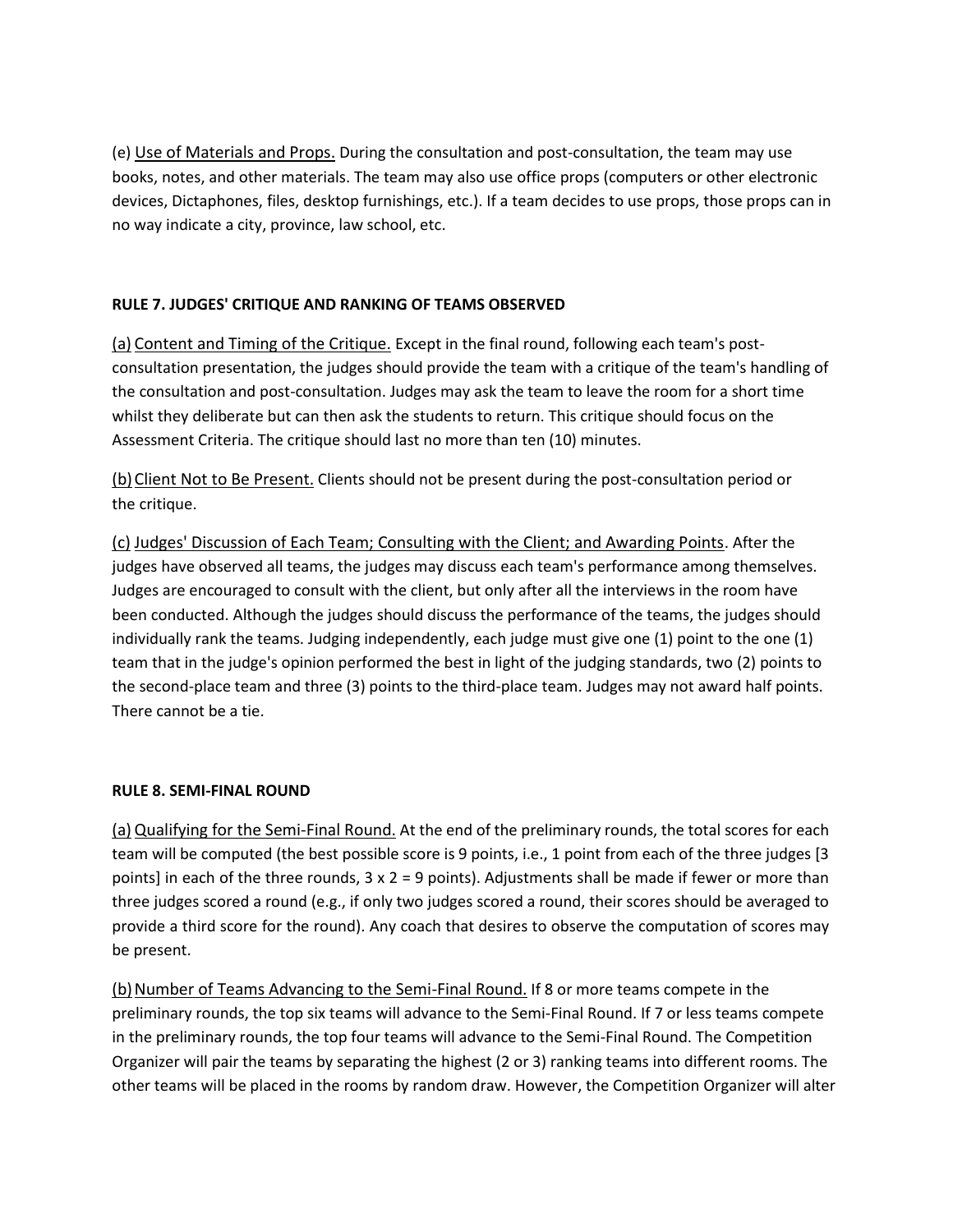the pairings produced by the random draw to avoid placing teams in the same room when teams have previously appeared in the same room in the preliminary rounds.

(c) Ties after the Preliminary Rounds. In case of ties between teams that prevent the Competition Organizer from determining which teams will advance to the Semi-Final Round, the following procedure will be followed. If teams otherwise qualified to advance after the Preliminary Rounds are tied, the Competition Organizer shall determine the teams for the Semi-Final Round by eliminating all teams (among the tied teams) that had lost in head-to-head competition (e.g., assume that teams A and B are tied for the last place in the Semi-Final Round; if teams A and B have met in a round in which team A had received a lower (better) score among the judges than team B, team B would be eliminated from the Semi-Final Round). If the teams needed for the Semi-Final Round cannot be determined by this procedure, then the Competition Organizer shall determine the other semi-final round participant(s) by counting the number of "1's" each team received from the judges in the preliminary rounds. The team(s) with the greatest number of "1's" shall advance. If the teams needed for the Semi-Final Round cannot be determined by this procedure, then the Competition Organizer shall determine by lot (among the remaining tied teams) the teams that will compete in the Semi-Final Round.

(d) Order of Appearance of Teams in the Semi-Final Round. The teams with the lowest scores after the preliminary rounds are allowed to choose when they perform in the semi-final round. In case of a tie, the order will be made by a draw.

(e) Decision of the Judges in the Semi-Final Round; Advancing to the Final Round. After the judges in each room have observed all teams in the Semi- Final Round, the judges should discuss each team's performance among themselves. Judges are encouraged to consult with the client. By a majority vote, the judges should decide which team performed the best in light of the Assessment Criteria. If there is not a majority, the judges shall continue to confer until a winning team is selected. There cannot be a tie. After a decision has been reached, the judges should record their decision on the Judges' Semifinal Round Results Sheet. Thus, if six teams compete in the Semi-Final Round in three rooms, three teams will advance (one from each of the three rooms).

If the judges are unable to select the winning team by using the method outlined above, the judges are to notify the Competition Organizer who will use the following tie-breaking mechanism: a) if the teams competed head-to-head in any of the Preliminary Rounds, the team who lost in head-to-head competition will be eliminated. If the teams did not meet in head-to-head competition in the Preliminary Rounds, then b) the number of "1's" each team received from the judges in the Preliminary Rounds will be counted, and the team with the greatest number of "1's" shall advance. If the teams are still tied, then c) the Competition Organizer shall determine by lot which of the two teams will advance to the Final Round.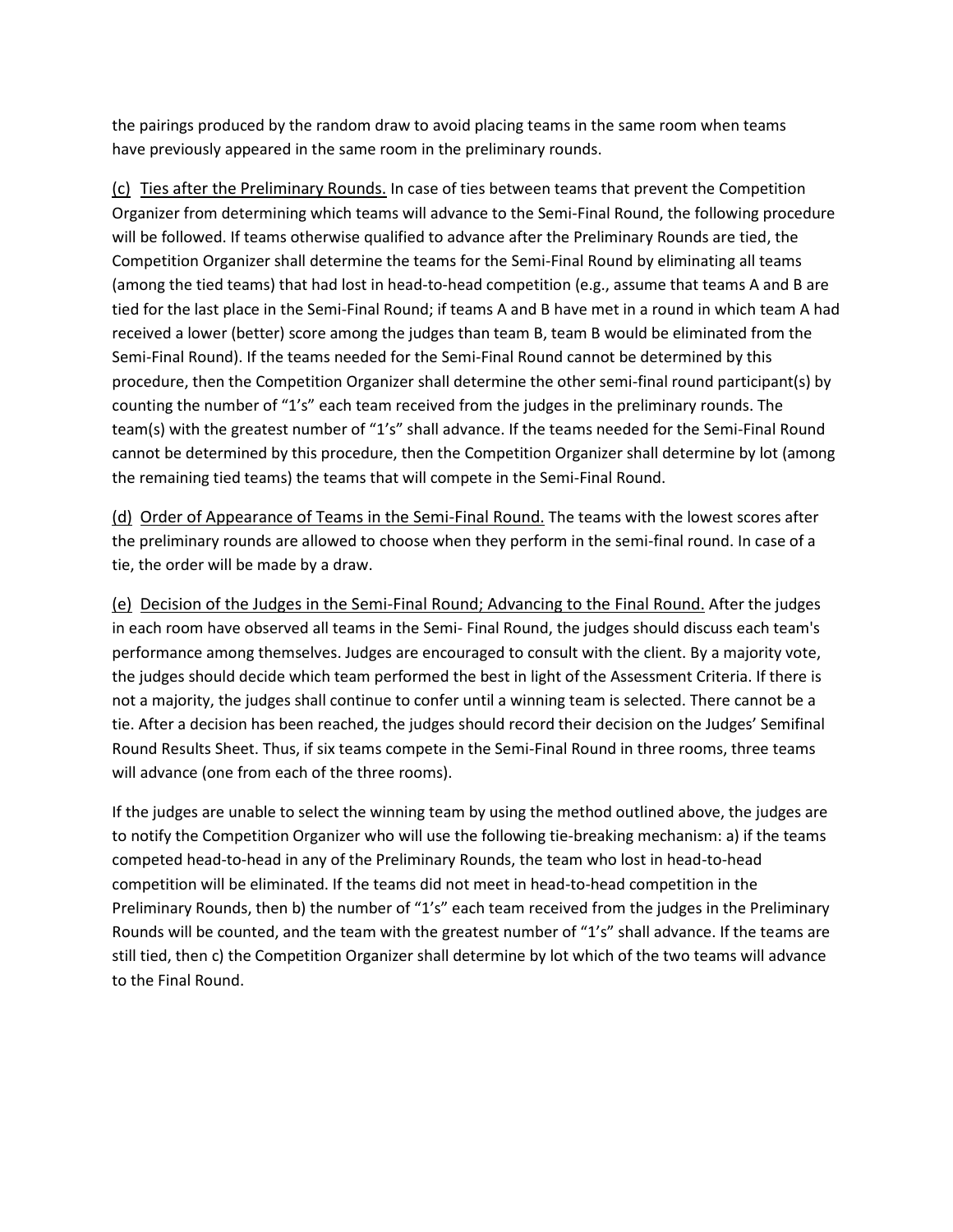## **RULE 9. THE FINAL ROUND**

(a) Order of Appearance of Teams in the Final Round. The team with the lowest score after the first three rounds (preliminary rounds) is allowed to choose when it performs in the final round. In case of a tie, the order will be made by a draw.

(b) Format of the Final Round; Decision by the Judges; Announcement of the Winner; and Critique. The final round will be in one room with one panel of judges. After the judges have seen all of the teams perform, the judges should discuss each team's performance among themselves. Judges are encouraged to consult with the client. By majority vote, the judges should decide which team performed the best in light of the Assessment Criteria. If there is not a majority, the judges shall continue to confer until a winning team is selected. The judges shall also select a second place team. There cannot be a tie. After a decision has been reached, the judges should record their decision on the Judges' Final Round Results Sheet. Following the announcement of the winner, the judges will then comment on the consultations.

# **RULE 10. ADVANCING TO THE INTERNATIONAL COMPETITION**

The top Canadian team from the Competition will advance to the International Louis M. Brown and Forrest S. Mosten Client Consultation Competition. If the top Canadian team chooses not to attend the International Competition, the second-place team will be invited to attend.

# **RULE 11. AWARDS**

Each participant in the Competition will receive a certificate. The students on the winning team will each receive a plaque, as will the winning team's school. The plaques will be sent to the winning team's school shortly following the Competition.

# **RULE 12. COUNSELING SESSIONS: ATTENDANCE AND COMMUNICATION**

(a) Observing Rounds. Faculty advisors/coaches/team alternates/other observers may observe their own teams subject to space availability. The team and its faculty advisor/coach may not observe other teams competing in the preliminary rounds in the Competition. They may observe other rounds if they have been eliminated from the Competition.

(b) Prohibited Communications. No observer may communicate in any way with any team members during the course of their performance, or with any judge prior to scoring. No person associated with a school which has two teams competing in the Competition, and who watches one of the two teams compete may communicate in any way with the school's other team about the nature or content of that problem before that other team competes on that problem. Teams from the same school may not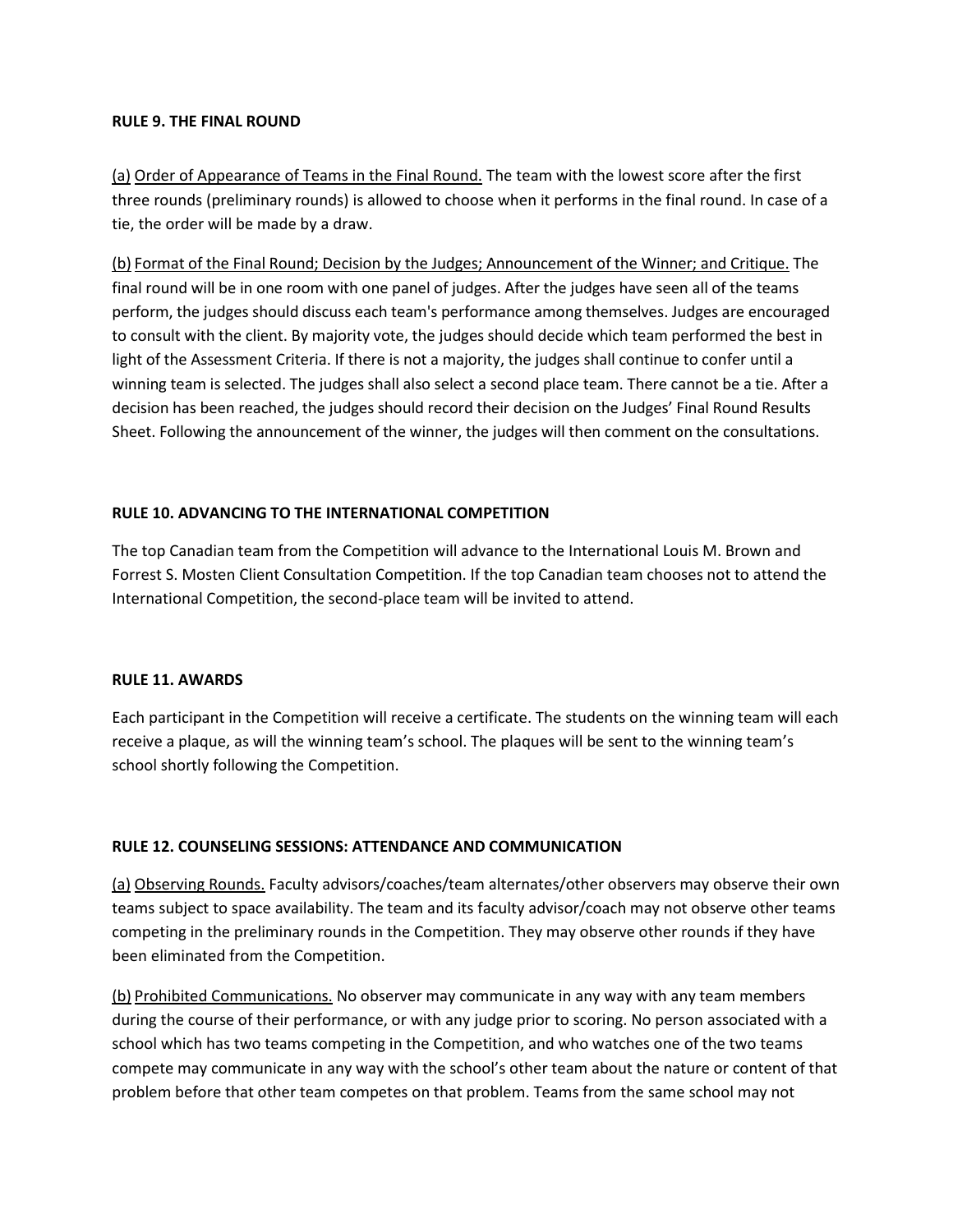communicate between rounds about the problems.

# **RULE 13. DISPUTES AND BREACHES OF THE RULES**

(a) Disputes Subject to Review. Disputes relating to violations of the rules of the Competition by a team, persons associated with a team, or judges, and disputes relating to alleged misinterpretations of the rules by judges, will be subject to the provisions of paragraphs (b) to (d), below. All decisions of the judges relating to the quality of a team's performance are final; disputes regarding such decisions are not subject to hearing or appeal.

(b) Prior to Decision of a Round. Disputes concerning the conduct of a team (or persons associated with a team) or other complaints arising during a round of the Competition but prior to the decision of the judges, shall be directed to the Competition Organizer. When a timely complaint has been raised, the Competition Organizer shall investigate and resolve the dispute in a way that the Competition Organizer in his or her discretion deems best to avoid nullification of the round. If the Competition Organizer's team is involved in the disputed round, the Competition Organizer shall refer the matter to available members of the Committee who are not involved in the disputed round to resolve the dispute in the manner provided by this subsection. If the decision-maker determines that the team has engaged in a serious violation of the rules, the decision-maker may: (1) discuss the dispute with the judges and allow them to take the matter into account in making their decision; or (2) impose a sanction, including a deduction of points or disqualification of a team from the Competition.

If the decision-maker determines that the team winning the disputed round should be sanctioned by a lower ranking or disqualification from the Competition, the Competition Organizer shall allow the next-lowest-ranked team to be regarded as the winner.

(c) After the Decision of the Round but Before the Next Round Begins. When a dispute has been raised after a round has been decided but before the next round begins (if there is one), the Competition Organizer shall investigate the dispute. If the Competition Organizer's team is involved in the disputed round, the Competition Organizer shall refer the matter to available members of the Committee to resolve the dispute in the manner provided by this subparagraph. The decision-maker may hear representatives from the parties involved and shall resolve the dispute in a way that the decision maker in his or her discretion deems best, consistent with the purposes of the Competition. If the decision-maker determines that the team winning the disputed round should be sanctioned by loss of that round or disqualification from the Competition, the Competition Organizer shall allow the next-lowest-ranked team to be regarded as the winner.

(d) All Other Disputes. All other disputes shall be referred to the Committee as soon as possible, but no later than 2:00 p.m. PST on the Tuesday following the Competition.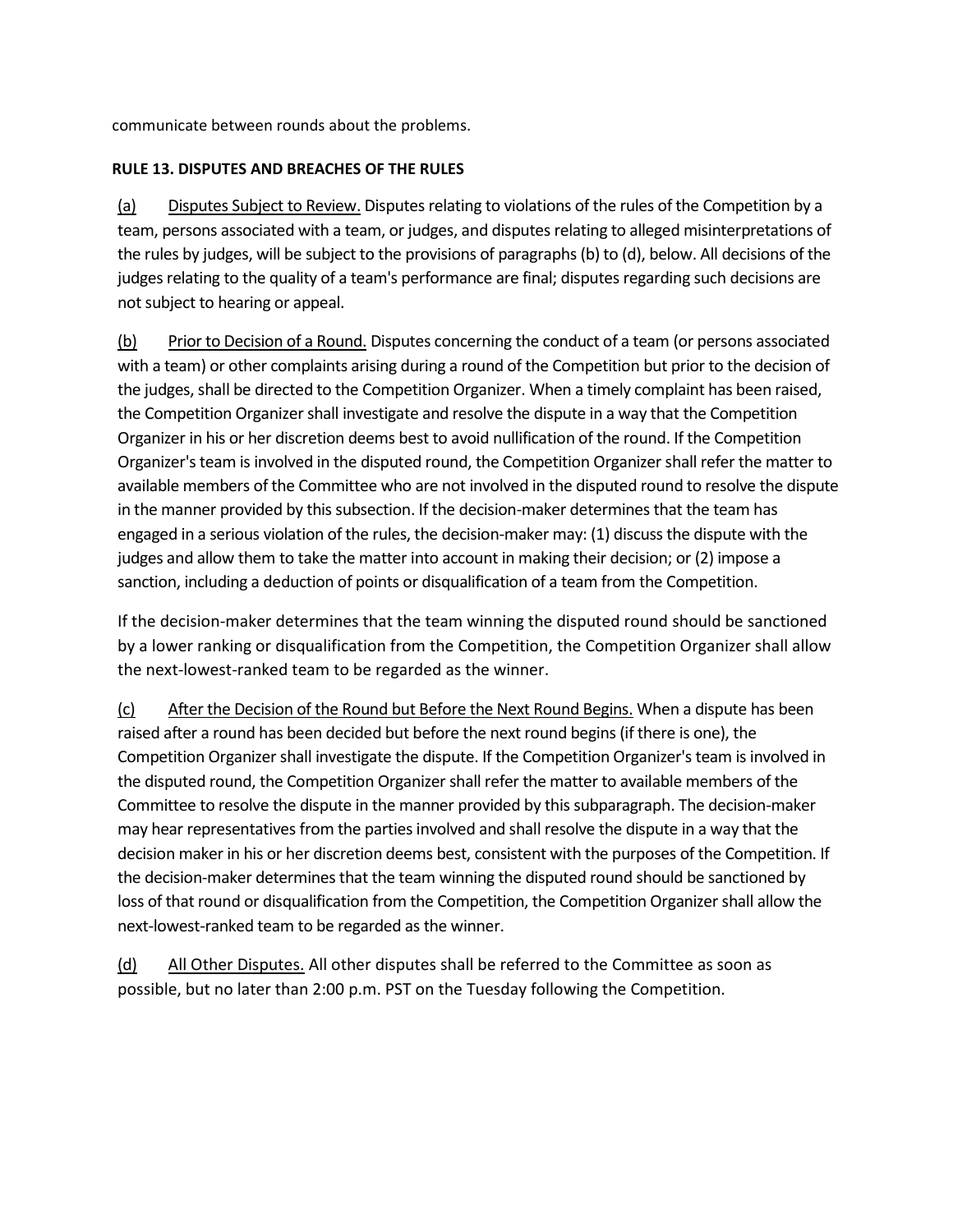## **RULE 14. CLIENTS**

(a) Selection of Clients. The Competition Organizer is responsible for selecting persons to play the role of the client for each of the sessions. A law student from the host school may not act as a client in any room in which the host law school team is competing. If use of such a law student is unavoidable, the host law school team must be awarded the maximum score for that round. Host schools must also take reasonable steps to ensure that clients do not know the law students who are interviewing them.

(b)Orientation for Clients. The Competition Organizer will provide a Client Orientation prior to the Rounds (either in advance of the Competition date or on the morning of the Competition). In advance of the Competition, each client should be supplied with a packet containing the consultation situation and a detailed confidential memorandum concerning the client's background and concerns.

(c) Availability after the Round to Talk with Judges. Clients should plan to be available after all the interviews in the room have been conducted. to discuss the consultations with the judges.

(d)Anonymity of teams. Clients must not be told the identity of teams that are competing. Teams must have no contact with clients outside the competition room until all the interviews in the room are finished and the judges have had an opportunity to confer with the client. Clients should not ask teams where they come from until all the judging in the room has been completed.

# **RULE 15. JUDGES**

(a) Selection of the Judges. The Competition Organizer is responsible for selecting judges for the preliminary and semi-final rounds of the Competition. The Competition Organizer should make every effort to have two practicing lawyers on the panel who have had prior experience with, or who are familiar with the ideals of, the Competition. In addition, there should be one person on the panel with a strong background in one of the counseling professions (e.g., social or welfare worker, psychologist, minister, or another person with extensive experience of counseling). If possible, one of the two lawyers on the panel should be familiar with the area of law that is the subject of the Competition.

(b) Final Round Judges. The Committee is responsible for selecting judges for the final round of the Competition. For the final round, the panel will usually consist of three judges, chosen from among the Committee or otherwise by invitation of the Committee. An effort will be made to include one person on the panel with a strong background in one of the counseling professions as well as a lawyer who is familiar with the area of law that is the subject of the Competition.

(c) Persons Prohibited from Judging. No one who judged an earlier round can act as a judge in the final round. No law professor may act as a judge for a team from that professor's law school. Faculty advisors/coaches shall not act as judges as long as their teams have not been eliminated from the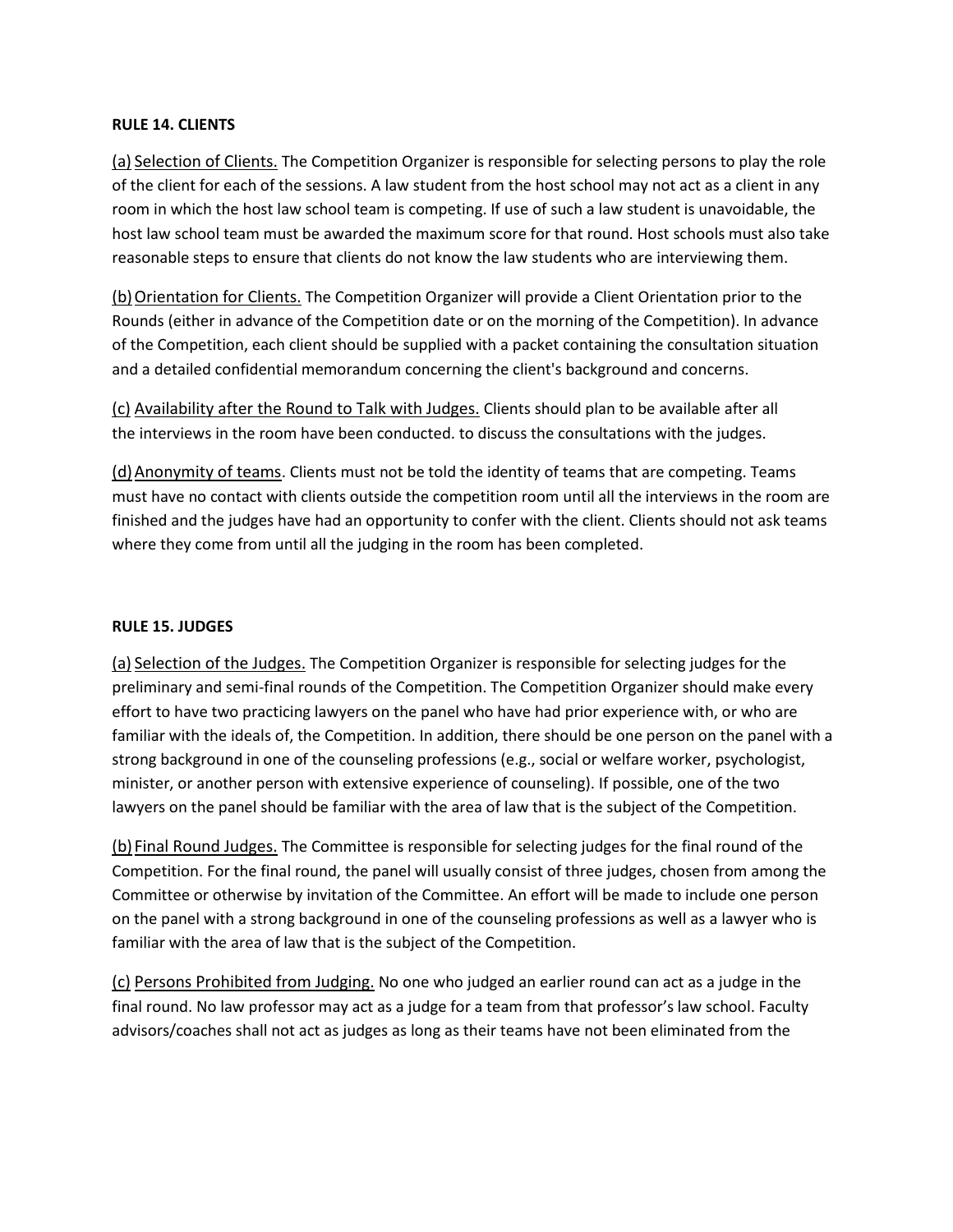Competition. The Competition Organizer must take steps to ensure that the judges do not know the law students whom they are judging.

(d)Judges' Orientation. The Competition Organizer will provide a Judges' Orientation prior to the Rounds.

(e) Assessment Criteria and Feedback Form. All judges, as well as students, shall receive a copy of the attached 'Assessment Criteria and Feedback Form'. All judges will also be supplied with a copy of the consultation situation for the round they will be judging, a copy of the Rules, and a detailed confidential memorandum about the client's background and concerns. Judges are instructed that the 'Assessment Criteria and Feedback Form' are to be used as guidelines in scoring the Competition. Considering the nature of the Competition, it would be impossible for judges to adhere strictly to totally objective guidelines. After the Competition has been completed, copies of each team's Assessment Criteria and Feedback Forms, along with the rankings of the judges for that team, will be made available to the team.

(f) Taking Notes during the Round. Judges should take notes as they observe each team's performance and base their critiques on specific observations from their notes in light of the Assessment Criteria.

(g) Judges' Role in Anonymity. Judges may not ask the students the name of their law schools until the judges have finished scoring all teams in that round and the score sheets have been turned in. Judges may not communicate with the students or anyone associated with a team outside of the interview room until the judges have finished scoring all teams in that round and the score sheets have been turned in.

# **RULE 16. PARTICIPANT/JUDGES/COMMITTEE MEMBERS EXPENSES**

(a) Participant Expenses; Judges Expenses; Committee Members Expenses. Travel, accommodation, and incidental costs incurred by participants in conjunction with the Competition will not be reimbursed by the Committee and will be the responsibility of the participants. A lunch will be provided for all participants.

Judges and coaches participate voluntarily and are not reimbursed.

Expenses incurred by a representative Committee Member to attend the Competition and/or the International Competition may be reimbursed, subject to funding.

(b) Entry Fee. The entry fee for the Competition will be set by the Committee.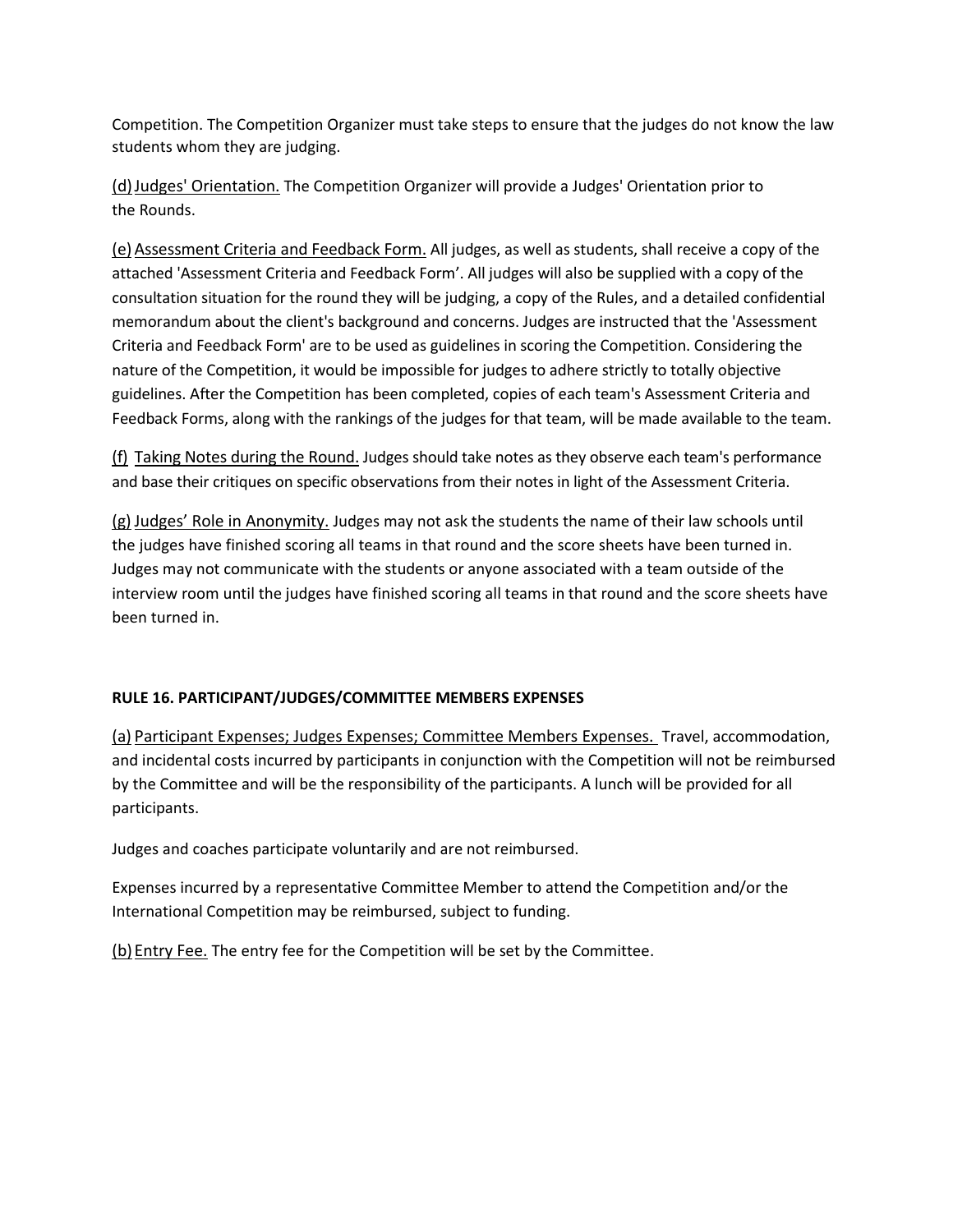# **RULE 17. FUNDING/SPONSORSHIP OF THE COMPETITION**

Schools' entry fees currently cover the basic costs required to run the Competition. However, sponsorship is needed to purchase Competition prizes, to fund a Competition reception, and to assist with the costs of sending the top Canadian team to the International Client Consultation Competition. Questions concerning contributions should be addressed to the Committee.

# **RULE 18. THE ANNUAL GENERAL MEETING (AGM)**

The Committee meets at least once annually when the Competition is held. The business of that meeting comprises matters relating to the aims and objectives of the Competition, its management, and arrangements for the future conduct of the Competition.

# **RULE 19. QUESTIONS ABOUT THE COMPETITION**

Questions about the Competition should be directed to the Committee.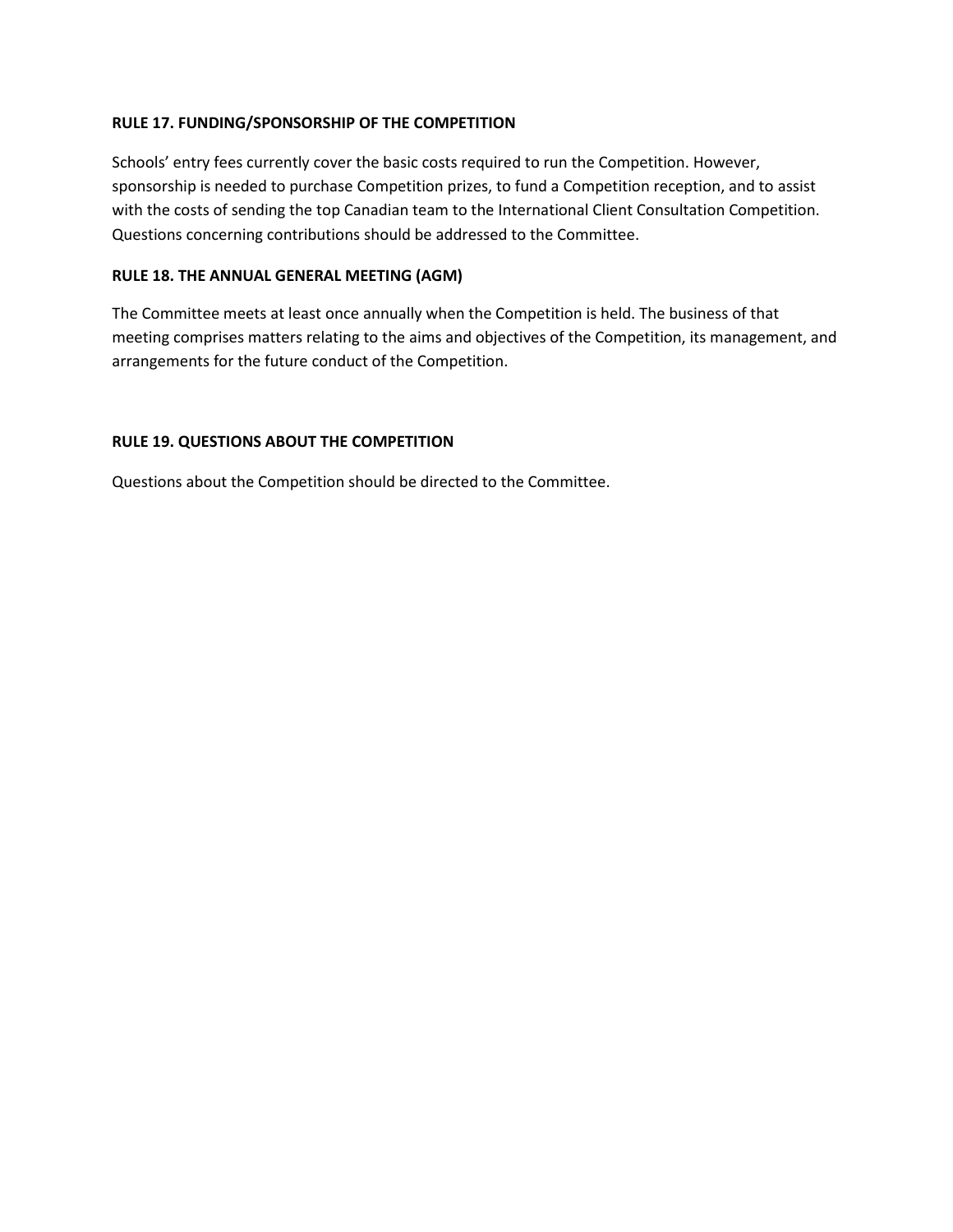| <b>PROBLEM / ROUND:</b><br><b>JUDGE:</b> |  | <b>TEAM LETTER:</b><br><b>STUDENT-LAWYER:</b> |
|------------------------------------------|--|-----------------------------------------------|
|                                          |  |                                               |

# **Assessment Criteria and Team Feedback Form**

## **CRITERION 1: ESTABLISHING AN EFFECTIVE PROFESSIONAL RELATIONSHIP**

The lawyers should establish the beginning of an effective professional relationship. At an appropriate point, they should orient the client to the special nature of the relationship (confidentiality, fees, mutual obligations and rights, duration and plan of interview, methods of contact, etc.) in a courteous, sensitive and professional manner.

## **Select one of the following:**

- **-2** The lawyers did not establish the beginning of an effective professional relationship.
- **-1** The lawyers established the beginning of an effective professional relationship. However, they either failed to adequately cover the issues pertaining to that relationship or showed some considerable failing in terms of courtesy, sensitivity and professionalism.
- **0** The lawyers established the beginning of an effective professional relationship. They adequately covered the issues pertaining to that relationship and demonstrated the basic elements of courtesy, sensitivity and professionalism.
- **+1** The lawyers established the beginning of an effective professional relationship. They covered the issues pertaining to that relationship well and in a courteous, sensitive and professional manner.
- **+2** The lawyers established the beginning of an effective professional relationship. They covered the issues pertaining to that relationship comprehensively and in a highly courteous, sensitive and professional manner.

## **CRITERION 2: OBTAINING INFORMATION**

The lawyers should elicit relevant information about the problem from the client (both legal and non-legal). They should develop a complete and reliable understanding of the problem and reflect this understanding to the client.

- **-2** The lawyers failed to elicit the relevant information about the problem from the client. They only developed an incomplete understanding of the problem and/or failed to reflect it to the client.
- **-1** The lawyers failed to show competence in at least one of the following areas: eliciting the basic information about the problem from the client, developing a basic understanding of the problem, or making some effort to reflect that understanding to the client.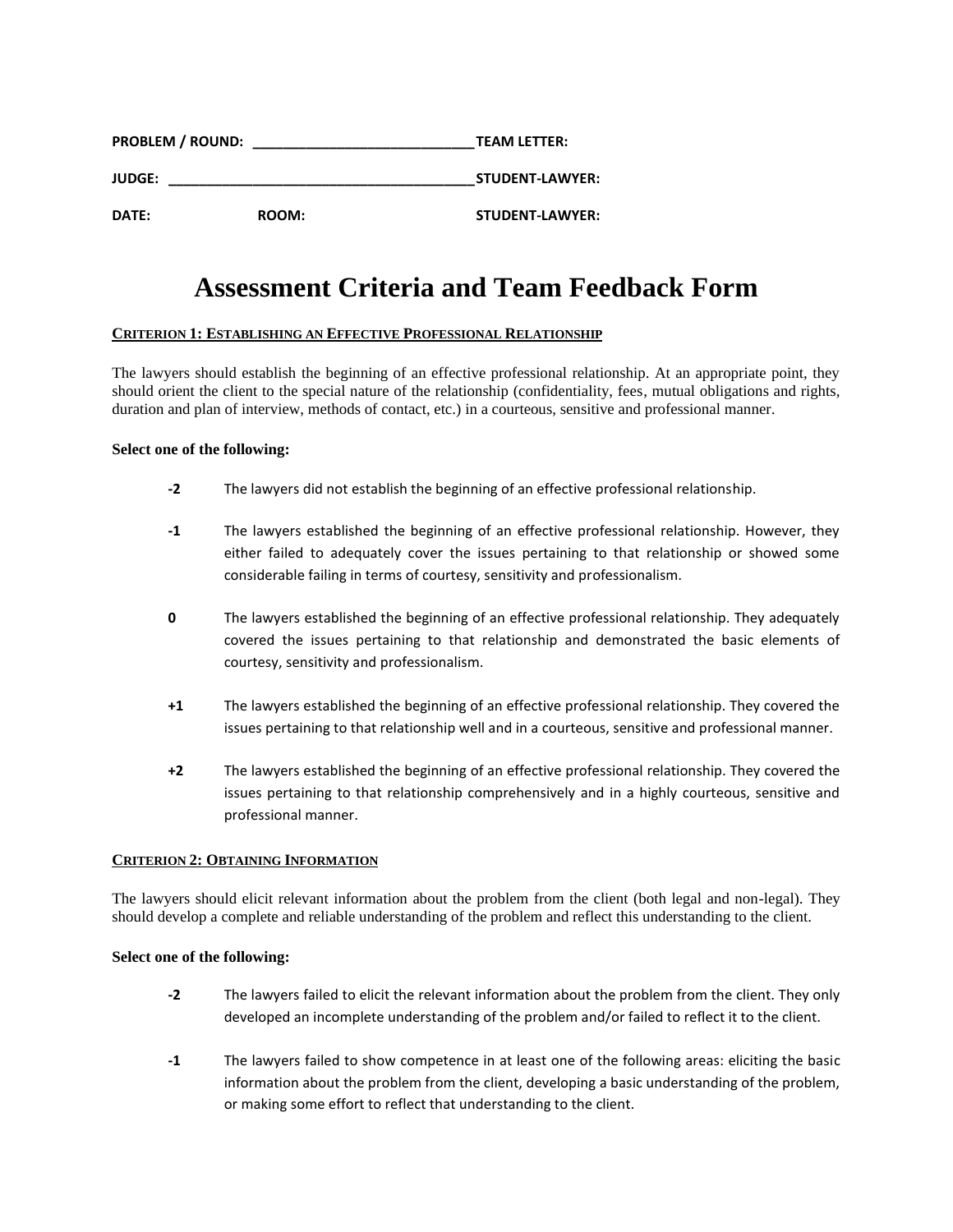- 0 The lawyers elicited the basic information about the problem from the client. They developed a basic understanding of the problem and made some effort to reflect it to the client.
- +1 The lawyers elicited most of the relevant information about the problem from the client. They developed a reasonably comprehensive and reliable understanding of the problem and competently reflected that understanding to the client.
- +2 The lawyers elicited all relevant information about the problem from the client. They developed a comprehensive and reliable understanding of the problem and clearly reflected that understanding to the client.

## **CRITERION 3: LEARNING THE CLIENT'S GOALS, EXPECTATIONS AND NEEDS**

The lawyers should learn the client's goals and initial expectations and, after input from the client, modify or restate them as necessary, giving attention in doing so to the emotional aspects of the problems.

## **Select one of the following:**

- -2 The lawyers failed to learn the client's goals and initial expectations.
- -1 The lawyers learned some of the client's goals and initial expectations. They made few modifications and developments to this understanding and took little or no account of any emotional aspects of the problems.
- 0 The lawyers obtained a general understanding of the client's goals and initial expectations. They were able to make some modifications and developments to this understanding but may not have fully taken into account any emotional aspects of the problems.
- +1 The lawyers obtained a good understanding of the client's goals and initial expectations. They were able to make modifications and developments to this understanding taking into account any emotional aspects of the problems.
- +2 The lawyers obtained an excellent understanding of the client's goals and initial expectations. They were able to modify and develop this understanding fully taking into account any emotional aspects of the problems.

## **CRITERION 4: PROBLEM ANALYSIS**

The lawyers should analyze the client's problem with creativity and from both legal and non-legal perspectives and should convey a clear and useful formulation of the problem to the client.

## **Select one of the following:**

-2 The lawyers failed to achieve a clear understanding of the client's problem or did not attempt to analyze the problem.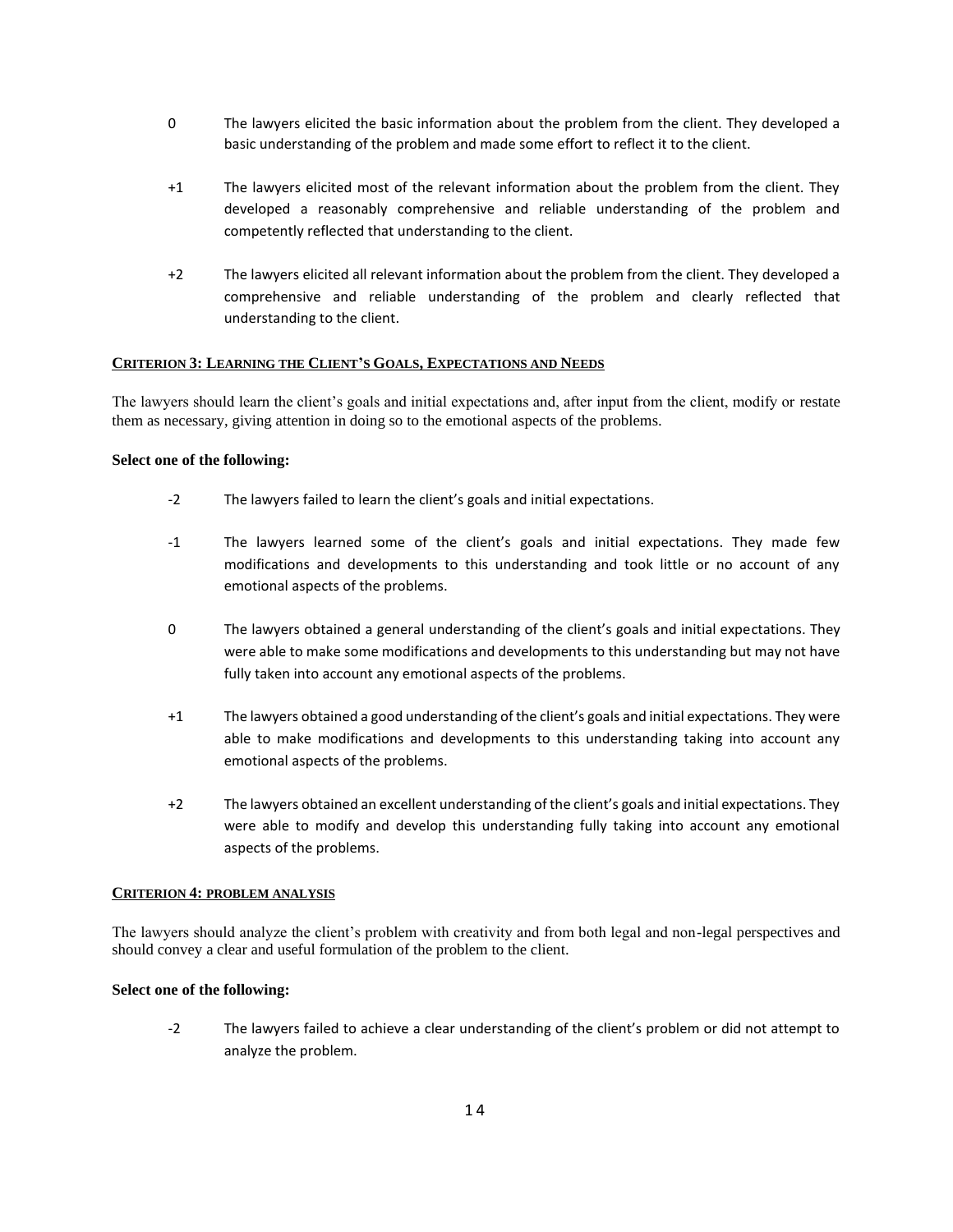- -1 The lawyers achieved some understanding of the client's problem and attempted to analyze the problem. However, they omitted some significant elements or provided an unsound analysis.
- 0 The lawyers analyzed the client's problem from both legal and non-legal perspectives. They provided some formulation of the problem although it may have lacked clarity or usefulness.
- +1 The lawyers analyzed the client's problem with creativity from both legal and non-legal perspectives. They conveyed a clear and useful formulation of the problem.
- +2 The lawyers analyzed the client's problem with a high degree of creativity from both legal and nonlegal perspectives. They conveyed a very clear and useful formulation of the problem.

## **CRITERION 5: LEGAL ANALYSIS AND GIVING ADVICE**

Legal analysis and the consequent legal advice given should be both accurate and appropriate to the situation and its context. If appropriate, the lawyers should give pertinent and relevant non-legal advice.

## **Select one of the following:**

- -2 The lawyers gave no advice or the advice given was seriously inaccurate or inappropriate.
- -1 The lawyers attempted to give legal advice, but it was inaccurate or inappropriate. Alternatively, any non-legal advice, if given, was either very unhelpful or irrelevant.
- 0 The lawyers engaged in legal analysis and gave advice that was reasonably accurate and showed some awareness of the situation. Any non-legal advice, if given, was pertinent and relevant.
- +1 The lawyers engaged in good legal analysis and gave advice that was reasonably appropriate to the situation. Any non-legal advice, if given, was pertinent and relevant.
- +2 The lawyers engaged in excellent legal analysis and gave advice that was highly appropriate to the situation and its context. Any non-legal advice, if given, given was pertinent and relevant.

#### **CRITERION 6: DEVELOPING REASONED COURSES OF ACTION (OPTIONS)**

The lawyers, consistently with the analysis of the client's problem, should develop a set of potentially effective and feasible options, both legal and non-legal.

- -2 The lawyers failed to develop any effective or feasible options.
- -1 The lawyers considered an option but showed inadequate consideration as to its effectiveness or feasibility.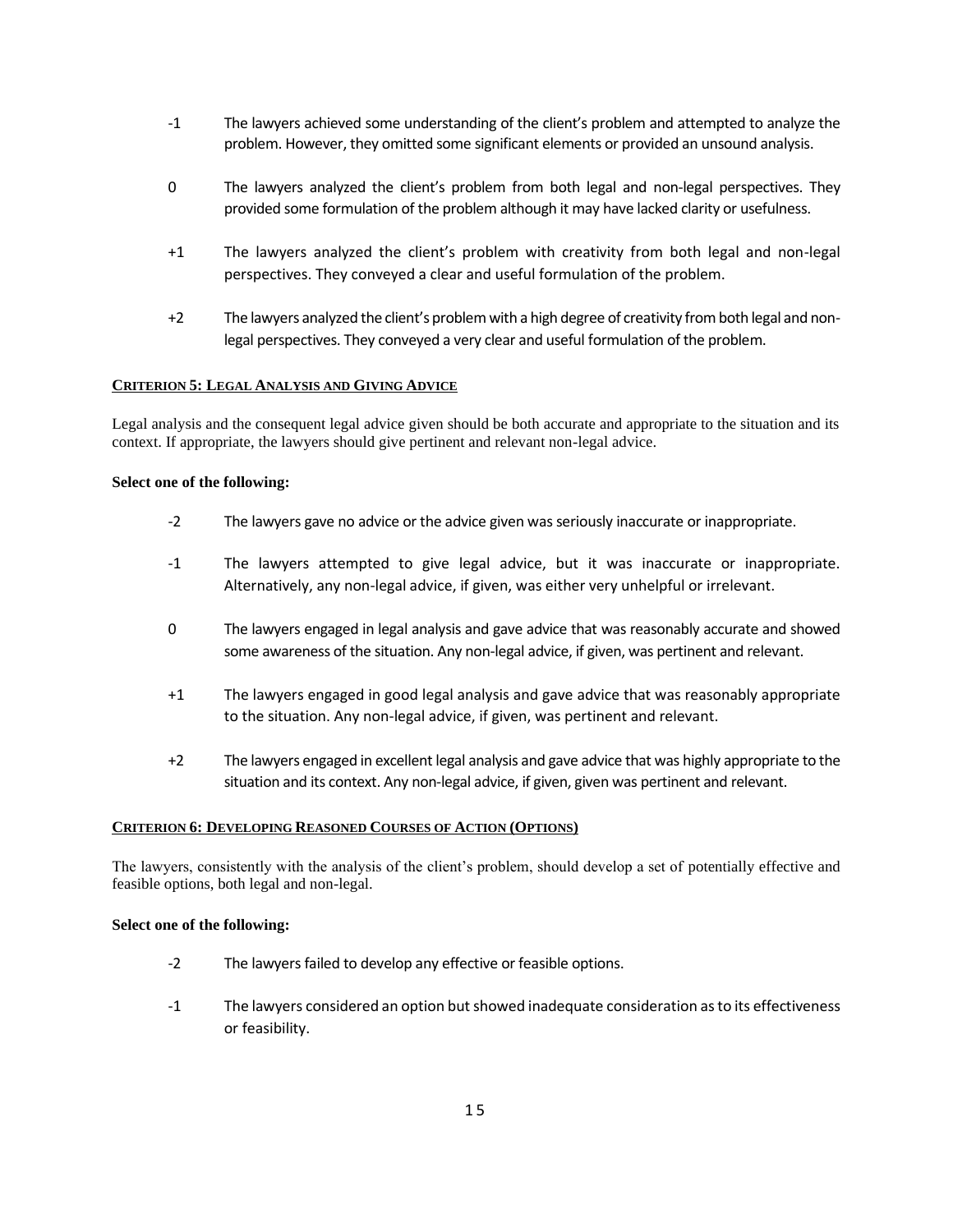- 0 The lawyers considered more than one option and showed some consideration as to the effectiveness or feasibility of the option.
- +1 The lawyers satisfactorily developed more than one potentially effective and feasible option of a legal and/or non-legal nature.
- +2 The lawyers fully and effectively developed a set of potentially effective and feasible options of a legal and/or non-legal nature.

## **CRITERION 7: ASSISTING THE CLIENT TO MAKE AN INFORMED CHOICE**

The lawyers should develop an appropriate balance in dealing with the legal and emotional needs of the client. They should assist the client in his or her understanding of problems and solutions and in making an informed choice,

taking potential legal, economic, social and psychological consequences into account.

## **Select one of the following:**

- -2 The lawyers failed to deal with the client's legal or emotional needs. They made little or no attempt to assist the client in his or her understanding of problems and solutions, or in making an informed choice.
- -1 The lawyers made some effort to deal with the client's legal or emotional needs. They made some effort in assisting the client in his or her understanding of problems and solutions or in making an informed choice. However, they may have been largely unsuccessful in this task.
- 0 The lawyers dealt appropriately with the client's legal and emotional needs. They assisted the client in his or her understanding of problems and solutions, and in making an informed choice. However, they were not wholly successful in this task.
- +1 The lawyers dealt appropriately with the client's legal and emotional needs. They effectively and constructively assisted the client in his or her understanding of problems and solutions and in making an informed choice.
- +2 The lawyers dealt with the client's legal and emotional needs very well. They provided excellent assistance to the client in his or her understanding of problems and solutions, and in making an informed choice.

## **CRITERION 8: EFFECTIVELY CONCLUDING THE INTERVIEW**

The lawyers should conclude the interview skillfully and leave the client with: a feeling of reasonable confidence and understanding; appropriate reassurance; and a clear sense of expectations and mutual obligations to follow.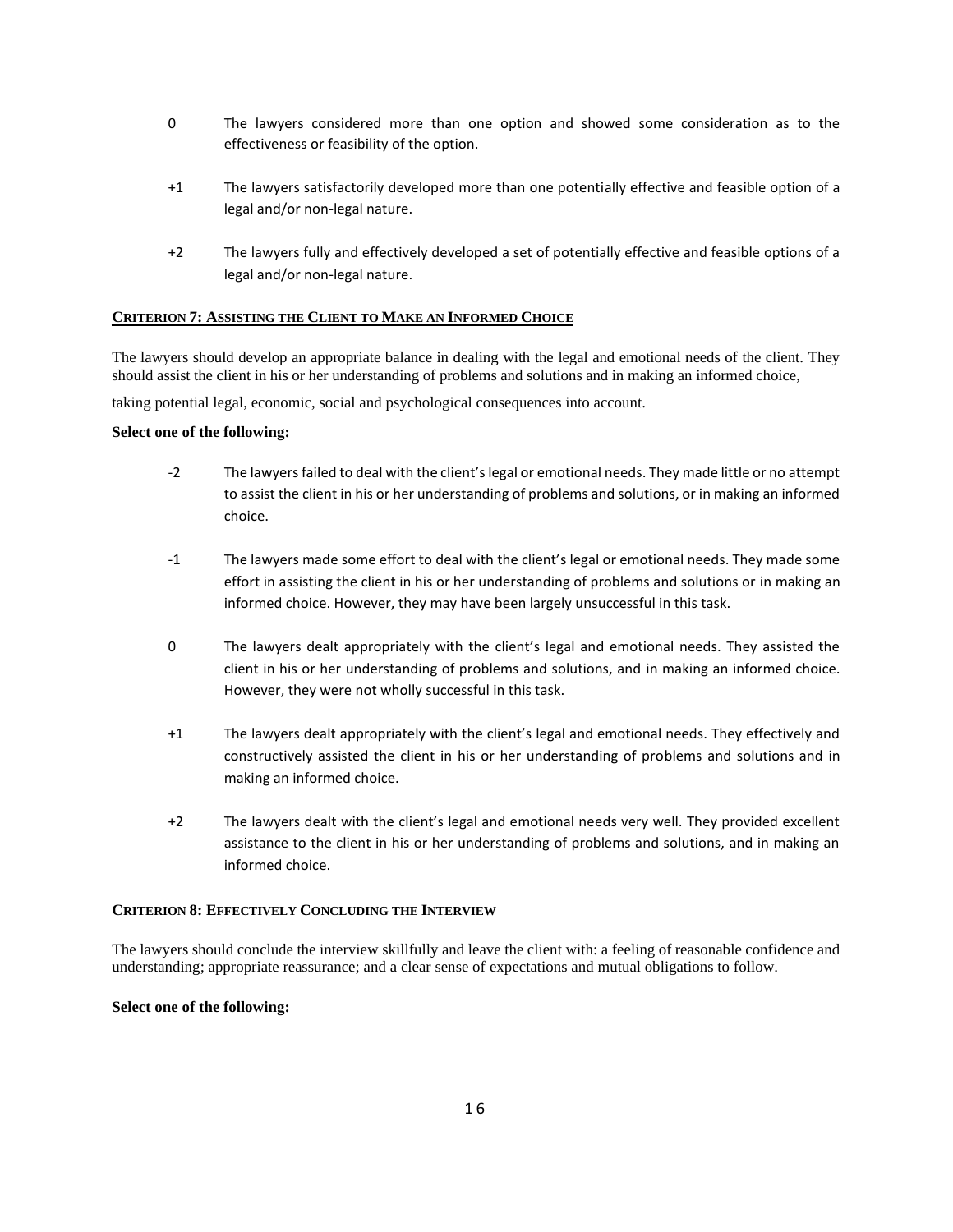- -2 The lawyers showed a lack of skills in ending the interview. Alternatively, the client left with little or no confidence and understanding, sense of reassurance, or sense of expectations and mutual obligations to follow.
- -1 The lawyers showed some skills in ending the interview. However, the client clearly left without at least one of the following: a feeling of reasonable confidence and understanding, appropriate reassurance, or a clear sense of expectations and mutual obligations to follow.
- 0 The lawyers showed some skills in ending the interview. The client left with some feeling of confidence and understanding, reassurance, and sense of expectations and obligations to follow.
- +1 The lawyers showed good skills in ending the interview. The client left with a feeling of reasonable confidence and understanding, appropriate reassurance, and a clear sense of expectations and mutual obligations to follow. However, the lawyers may have exhibited deficiency in one of these areas.
- +2 The lawyers showed excellent skills in ending the interview. The client left with a feeling of reasonable confidence and understanding, appropriate reassurance, and a clear sense of expectations and mutual obligations to follow.

## **CRITERION 9: TEAMWORK**

The lawyers should work together as a team with flexibility and an appropriate balance of participation.

## **Select one of the following:**

- -2 The lawyers exhibited no evidence of teamwork.
- -1 The lawyers exhibited evidence of teamwork, but showed a lack of understanding between the team members or an imbalance in participation.
- 0 The lawyers exhibited a satisfactory basic level of teamwork.
- +1 The lawyers exhibited very good teamwork skills, but lacked the highest level of understanding between the team members and/or the ability to adapt their approach to the particular client.
- +2 The team members exhibited excellent teamwork showing a very high level of understanding between them and the ability to adapt their approach to the particular client.

## **CRITERION 10: ETHICAL AND MORAL ISSUES**

The lawyers should recognize, clarify and respond to any moral or ethical issues which may arise, without being prejudicial in judgments.